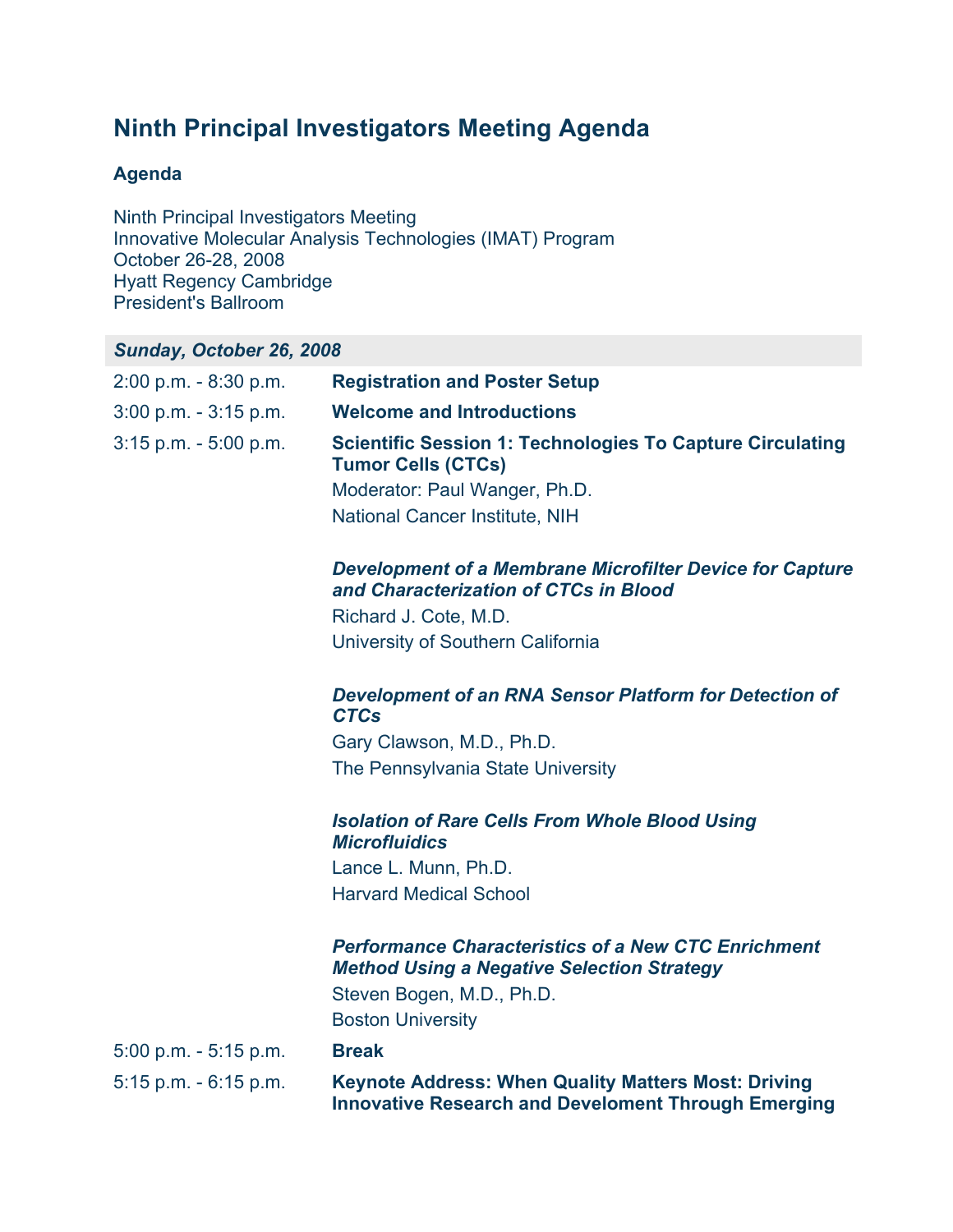|                          | <b>Paradigms in Biospecimen Science and Utilization</b> |
|--------------------------|---------------------------------------------------------|
|                          | Carolyn C. Compton, M.D., Ph.D.                         |
|                          | <b>National Cancer Institute, NIH</b>                   |
| $6:15$ p.m. $-7:15$ p.m. | <b>Prospects and Possibilities</b>                      |
|                          | Moderator: J. Randy Knowlton, Ph.D.                     |
|                          | <b>National Cancer Institute, NIH</b>                   |

#### *Funding Opportunities and Strategies for Moving Your Research Forward*

Jennifer Couch, Ph.D. National Cancer Institute, NIH

#### *Center to Reduce Cancer Health Disparaties and IMAT: Fostering Collaborations, Exploring Synergies and Reducing Cancer Health Disparities*

LeeAnn Bailey, Ph.D. National Cancer Institute, NIH

#### *The Biospecimen Research Network: A Resource For Technology Development*

Mark D. Lim, Ph.D. National Cancer Institute, NIH

#### *Monday, October 27, 2008*

| $7:00$ a.m. $-8:00$ a.m. | <b>Registration and Continental Breakfast</b>                                                                                          |
|--------------------------|----------------------------------------------------------------------------------------------------------------------------------------|
| $8:00$ a.m. $-8:45$ a.m. | <b>Keynote Address: Mass Spectrometry-Based Proteomic</b><br><b>Approaches for the Discovery of Disease Biomarkers for</b><br>Lymphoma |
|                          | Megan S. Lim, M.D., Ph.D.                                                                                                              |
|                          | University of Michigan                                                                                                                 |
| $8:45$ a.m. - 10:30 a.m. | <b>Scientific Session II: New Technologies for Sample</b><br><b>Preparation</b>                                                        |
|                          | Moderator: Lynn R. Sorbara, Ph.D.                                                                                                      |
|                          | <b>National Cancer Institute, NIH</b>                                                                                                  |
|                          | <b>High Resolution Karyotype Analysis of Single Cells Using</b><br><b>BAC-FISH Assays</b>                                              |

Heinz-Ulrich Weier, Ph.D. Lawrence Berkeley National Laboratory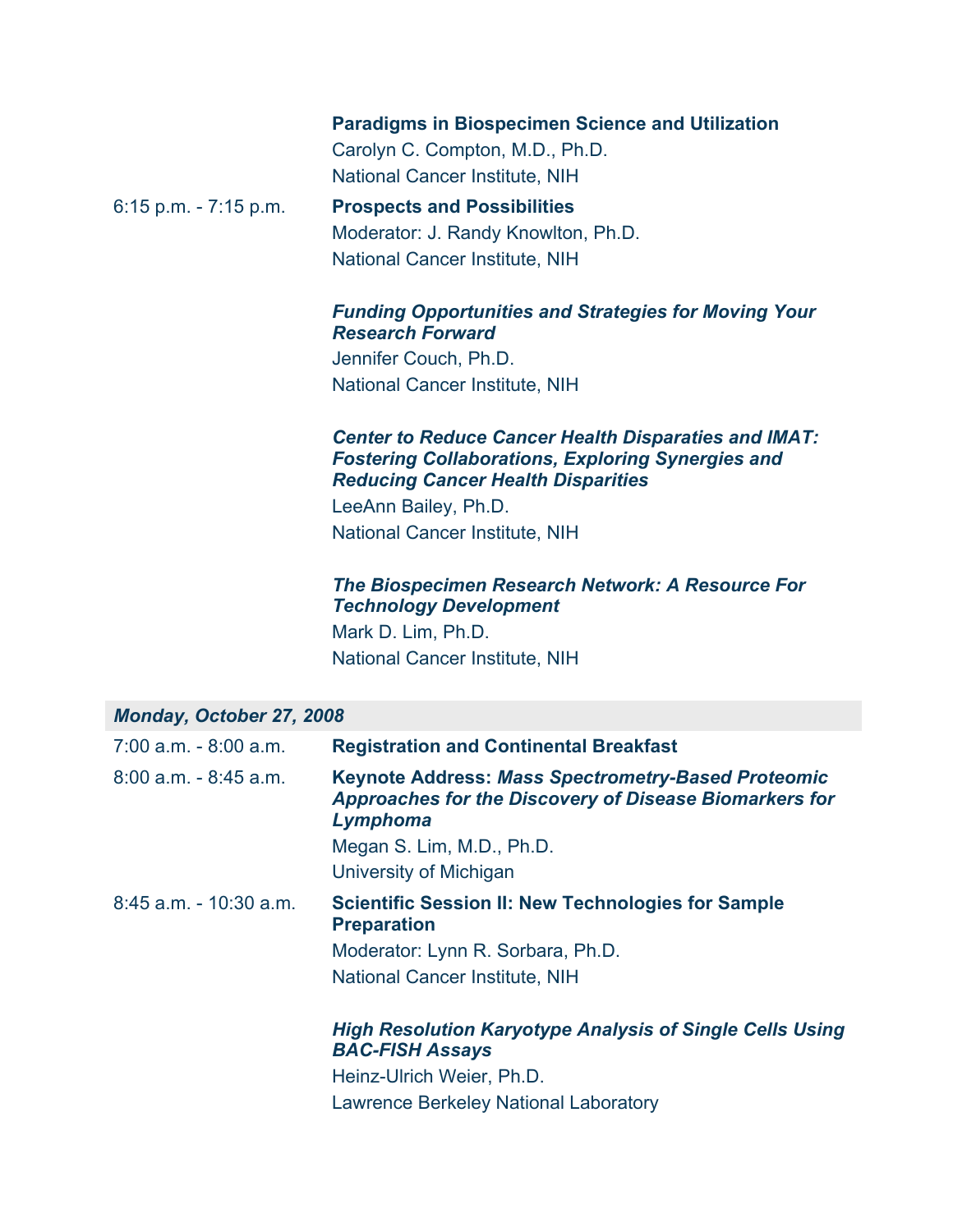#### *Magnetically Patterned Co-Cultures for Cancer Studies*

Daniel H. Reich, Ph.D. John Hopkins University

#### *Microfluidic Channels for High-Density, High-Performance Culture Assays*

David J. Beebe, Ph.D. University of Wisconsin

# *Sample Preparation Methods for Microvessel Analysis in Tumors*

Rosalinda Sepulveda, M.D. Harvard School of Public Health

10:30 a.m. - 10:45 a.m. **Break**

# 10:45 a.m. - 12:30 p.m. **Scientific Session III: New Technologies for Genomic Analysis**

Moderator: Jay N. Choudry National Cancer Institute, NIH

#### *Interaction-Specific Network Perturbation of Disease Proteins*

Marc Vidal, Ph.D. Dana-Farber Cancer Institute

#### *Impact of q-RT-PCR Analytical Methods on a Multicenter Biomarker Trial in Colorectal Cancer*

Terry Hyslop, Ph.D. Thomas Jefferson University

#### *Sequence Enrichment Using Droplet-Based Microfluidics*

Jeff Olson RainDance Technologies, Inc.

#### *Novel Biomarkers for Assessing Epigenetic Instability and Risk of Head and Neck Cancer*

Paul M. Lizardi, Ph.D. Yale University School of Medicine

12:30 p.m. - 1:45 p.m. **Lunch and Posters**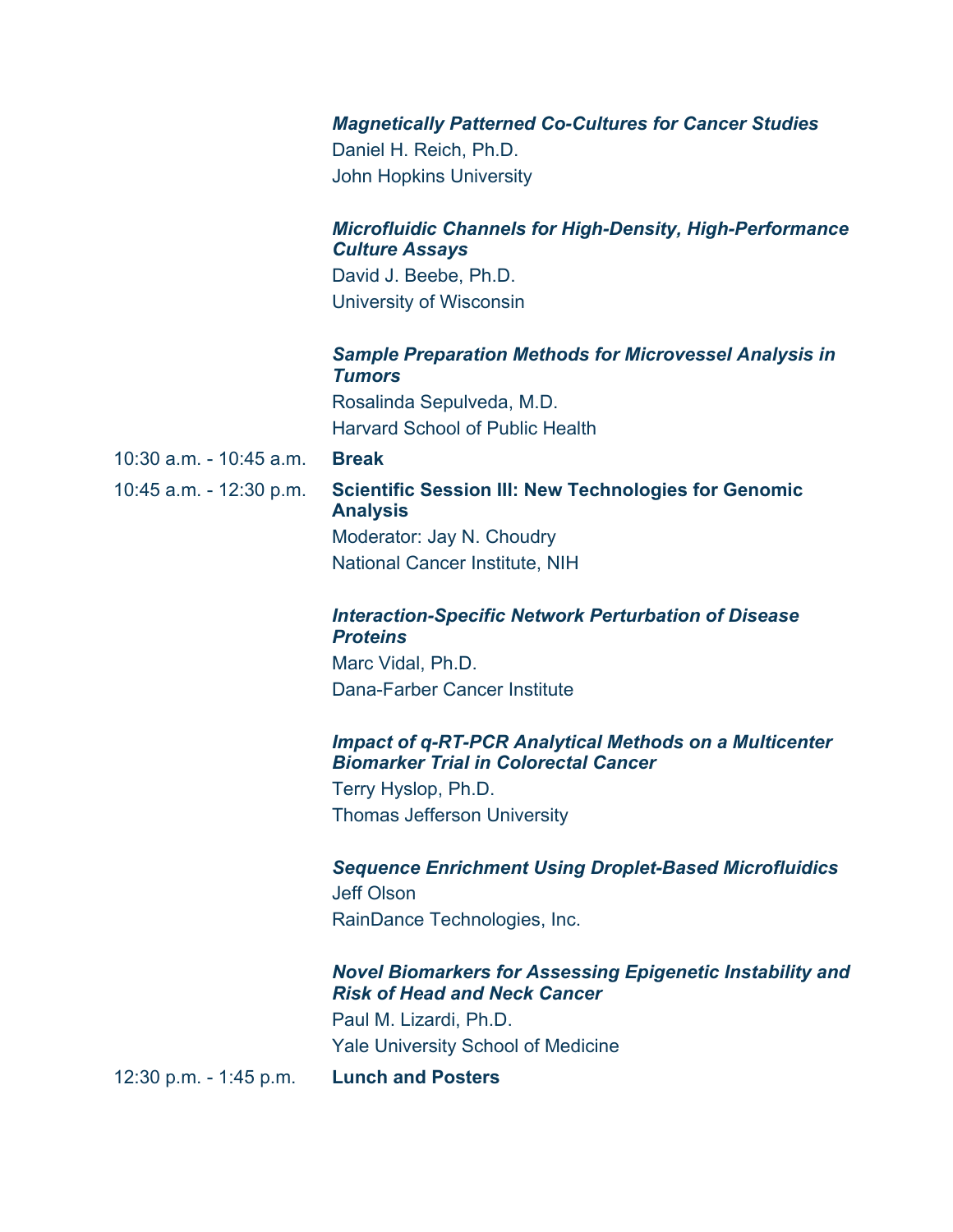| 1:45 p.m. $-$ 4:00 p.m. | <b>Scientific Session IV: New Molecular Tools</b> |
|-------------------------|---------------------------------------------------|
|                         | Moderator: J. Randy Knowlton, Ph.D.               |
|                         | National Cancer Institute, NIH                    |

#### *Digital Transcriptome Subtraction To Discover New Human Tumor Viruses*

Patrick S. Moore, M.D., M.P.H. University of Pittsburgh Cancer Center

#### *Going After the "Sweet Spot" in Selecting Aptamers for Glycoproteins*

Binghe Wang, Ph.D. Georgia State University

#### *Real-Time PCR Quantification of Precursor and Mature MicroRNAs as a Means To Study Posttranscriptional Regulation of MicroRNAs*

Thomas D. Schmittgen, Ph.D. Ohio State University

#### *One-Step Synthesis of Biofunctionalized Quantum Dots Using DNA Ligands* Shana Kelley, Ph.D.

University of Toronto

#### 4:00 p.m. - 4:15 p.m. **Break**

4:15 p.m. - 5:00 p.m. **Keynote Address:** *Microchannel Resonators for Single Cell Analysis* Scott Manalis, Ph.D. Massachusetts Institute of Technology 5:00 p.m. - 7:00 p.m. **Poster Session and Reception** 7:00 p.m. - 9:00 p.m. **Special Session: Successful Commercialization of a New Biotechnology** *President's Ballroom, Salons A-C* Moderator: Richard Aragon, Ph.D. National Cancer Institute, NIH

#### *Biomolecular Analysis Using Liquid Crystals* Nicolas L. Abbott, Ph.D.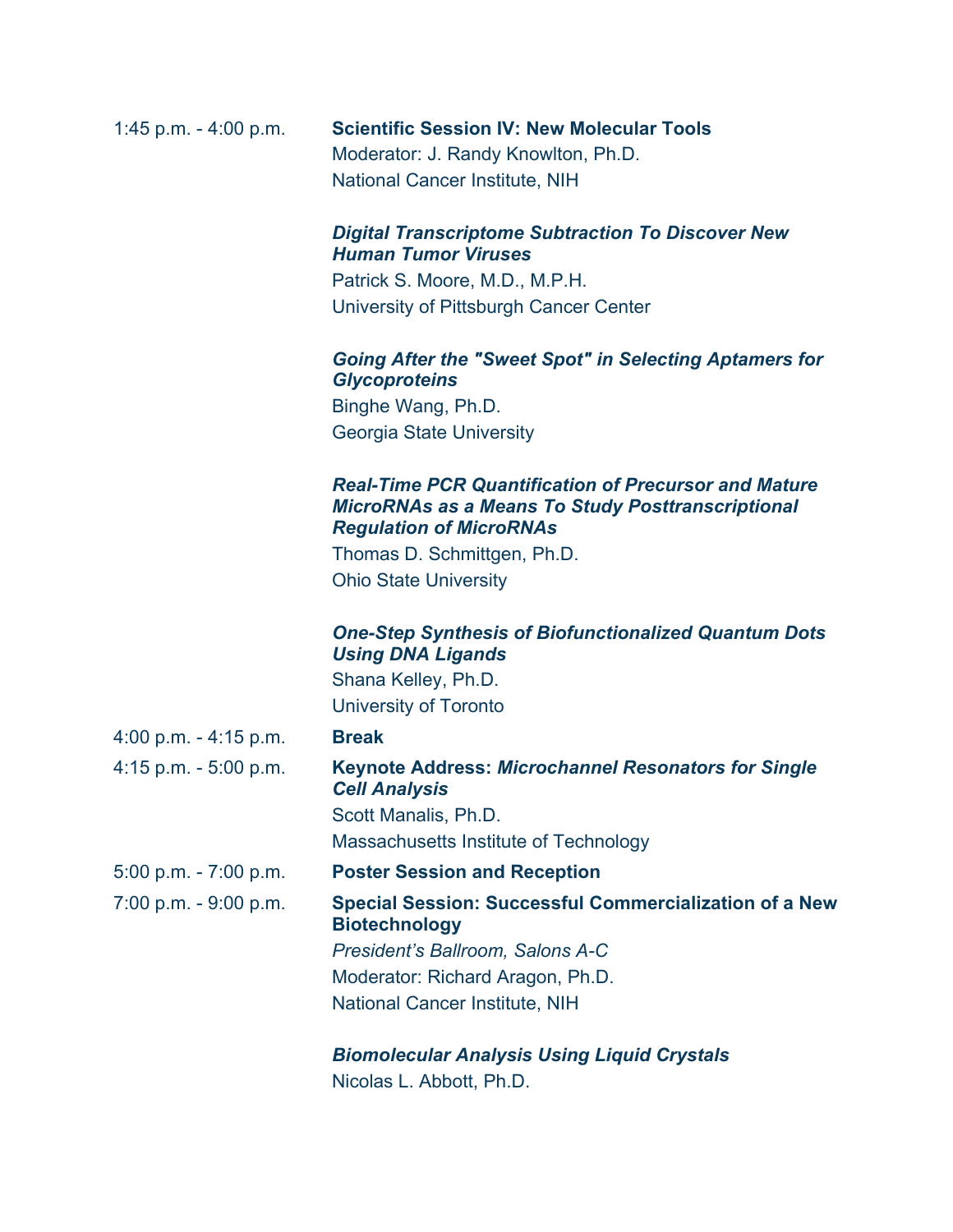#### University of Wisconsin

#### *Commercializing a Disruptive Technology*

Laura M. Heisler, Ph.D. Wisconsin Alumni Research Foundation Douglas Crawford, Ph.D. California Institute for Quantitative Biosciences

#### *Technology Transfer: A Tool to Advance Scientific Research for IMAT Researchers*

Kevin Brand, J.D. National Cancer Institute, NIH

#### *Tuesday, October 28, 2008*

### **Special Joint Session With Clinical Proteomics Technologies for Cancer (CPTC) Annual Meeting**

| $7:30$ a.m. $-8:00$ a.m. | <b>Breakfast, Registration, and CPTC Poster Setup</b>                                                                                                                                                                                                                                                    |
|--------------------------|----------------------------------------------------------------------------------------------------------------------------------------------------------------------------------------------------------------------------------------------------------------------------------------------------------|
| $8:00$ a.m. $-8:10$ a.m. | <b>Welcome and Introduction</b><br>Henry Rodriguez, Ph.D.<br>National Cancer Institute, NIH                                                                                                                                                                                                              |
| $8:10$ a.m. $-8:50$ a.m. | <b>Keynote Address: Genomic Variation and Disease</b><br>David Altsuler, M.D., Ph.D.<br><b>Professor of Genetics and Medicine</b><br>Harvard Medical School/Massachusetts General Hospital<br><b>Director</b><br><b>Program in Medical and Population Genetics</b><br>Broad Institute of MIT and Harvard |
| $8:50$ a.m. - 12 noon    | <b>Special CPTC-IMAT Joint Session: Fostering Collaborative</b><br><b>Efforts</b><br>Co-Moderators:<br>Chris Kinsinger, Ph.D.<br><b>National Cancer Institute, NIH</b><br>J. Randy Knowlton, Ph.D.<br><b>National Cancer Institute, NIH</b>                                                              |
| 8:50 a.m. - 9:15 a.m.    | <b>CPTC Antibody Characterization Pipeline-Grand Opening</b><br>Tara Hiltke, Ph.D.                                                                                                                                                                                                                       |